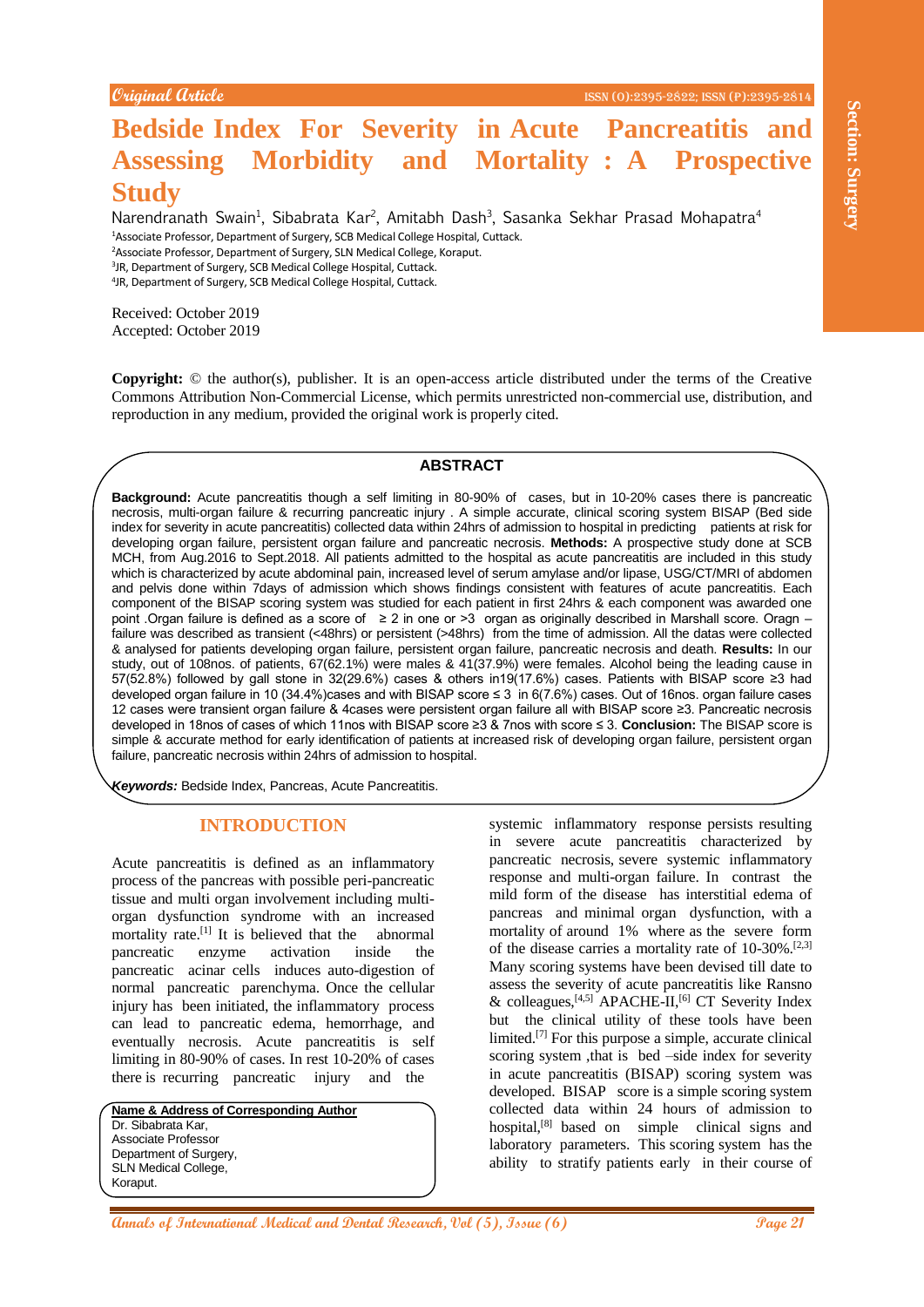disease, identifying patients at increased risk of mortality prior to the onset of organ failure.

## **AIM:**

To assess the ability of BISAP score in predicting : mortality in patients admitted for acute pancreatitis, : patients at risk for intermediate markers of severity like development of organ failure, persistent organ failure and pancreatic necrosis. To establish BISAP score as an effective risk stratification tool for management of acute pancreatitis.

# **MATERIALS AND METHODS**

**Also states the state of International Medical and The Uniternational Medical and Control international Medical and Control international Medical and Control international Medical Control international Medical Control int** This is a prospective study done at SCB Medical College Hospital, Cuttack from August 2016 to September 2018. All the patients admitted to the hospital diagnosed as acute pancreatitis were included in this study. Acute pancreatitis was defined as, characteristic abdominal pain, increased level of serum amylase and/or lipase, and USG of abdomen and pelvis, CT or MRI of abdomen within first 7 days of hospitalization demonstrating changes consistent with acute pancreatitis. The individual components of BISAP scoring system as such: BUN> 25mg%, Impaired mental status (GCS< 15); SIRS (two or more of the following: temp <36/>38 c ; Respiratory rate  $>20$  /min; Pulse rate  $>90$ /min; WBC <4000 or>12000/mm3 or >10% immature bands;) Age >60years; and Pleural effusion detected on imaging (chest radiograph or USG or CT Thorax). One point is assigned to each variable within 24 hours of presentation. Organ failure was defined as a score of  $\geq 2$  in one or more of the three (respiratory, renal and cardiovascular) out of five organ system initially described in the Marshall score. All the routine investigations and relevant tests were done. Organ failure scores were calculated for all patients during the first 72hrs of hospitalization based on the laboratory value/ clinical measurements during each 24hrs interval. Duration of organ failure was defined as transient(<48 hrs) or persistent(>48 hrs) from the time of presentation. Patients were monitored for development of organ-failure, persistent organfailure, pancreatic necrosis & death and data were collected for analysis. All the patients with organfailure at or within 24hrs of presentation were excluded from the study.

# **RESULTS**

A total 108 patients with acute pancreatitis were admitted to the hospital during this period were taken into the study. Among these patients 67(62.1%) were males and 41(37.9%) were females. The male: female: 1.6:1. The age of the patients varies from 18-79 years with mean age  $42\pm13$  with maximum no. of cases between 40- 50

years(n=29).[Table 1]. The leading cause of acute pancreatitis was alcohol in 57(52.8%) patients, gallstone in 32(29.6%) and others in 19(17.6%) [Table 2]

| <b>Table 1: AGE -Wise Distribution</b> |                |                    |                                         |  |
|----------------------------------------|----------------|--------------------|-----------------------------------------|--|
| AGE<br>(in                             | Frequency      | Percentage $(\% )$ | <b>Cummulative</b><br><b>Percentage</b> |  |
| yrs)                                   |                |                    |                                         |  |
| $10 - 20$                              | $\overline{c}$ | 1.8                | 1.8                                     |  |
| $20 - 30$                              | 21             | 19.5               | 21.3                                    |  |
| $30-40$                                | 27             | 25                 | 46.3                                    |  |
| $40 - 50$                              | 29             | 26.9               | 73.2                                    |  |
| $50 - 60$                              | 16             | 14.8               | 88                                      |  |
| $60 - 70$                              | 11             | 10.2               | 98.2                                    |  |
| 70-80                                  | 2              | 1.8                | 100                                     |  |

|                   | Table 2: Distribution of Etiology Among Study |  |  |
|-------------------|-----------------------------------------------|--|--|
| <b>Population</b> |                                               |  |  |

| <b>Etology</b> | Frequency | <b>Percentage</b> |
|----------------|-----------|-------------------|
| Alcohol        | 57        | 52.8              |
| Gall-stone     | 32        | 29.6              |
| Others         | 19        | 17.6              |
| Total          | 108       | 100               |

There were 23(21.3%), 36(33.3%), 20(18.5%), 18(16.7%), 8(7.5%), and 3(2.7%) cases with BISAP score of 0-5 respectively(Table-3). 5no.(4.6%) of patients died in our study, all having BISAP score of  $\geq$ 3. Out of 5no. of patients 2patients developed MODS, 2 patients had ARDS and 1 patient had persistent renal failure. Mortality rates in groups with BISAP score 3,4&5 were 11.1%,25%, &33.3% respectively , suggesting a increasing mortality with increasing BISAP score( $p=0.002$ ) Area under curve for mortality by BISAP score was 0.917(95% confidence interval  $=0.844, 0.989$  and the receiver operating curve demonstrate a BISAP score of 3 as the optimal sensitivity and specificity threshold for mortality. 17.4% cases died with BISAP score of  $\geq$  3 while no death was recorded in group score less than 3.

**Table 3: Distribution Of Cases According To Bisap Score**

| <b>BISAP</b><br><b>Score</b> | <b>Frequency</b> | <b>Percentage</b> | <b>Cummulative</b><br>percentage |
|------------------------------|------------------|-------------------|----------------------------------|
|                              | 23               | 21.3              | 21.3                             |
|                              | 36               | 33.3              | 54.6                             |
|                              | 20               | 18.5              | 73.1                             |
|                              | 18               | 16.7              | 89.8                             |
|                              |                  | 7.5               | 97.3                             |
|                              |                  | 2.7               | 100                              |

**Table 4: Development Of Organ-Failure According To BISAP Score**

| <b>Patients</b> | No<br>organ-<br>failure | Organ-<br>failure | <b>Total</b> |
|-----------------|-------------------------|-------------------|--------------|
| BISAP < 3       | 73                      |                   | 79           |
| BISAP > 3       | 19                      | 10                | 2S           |
| Total           | 92                      | 16                | 108          |

Out of 108 patients 92(85.2%) patients had no organ failure, 16(14.8%) patients developed organ failure [Table 4]. Among the different forms of organ –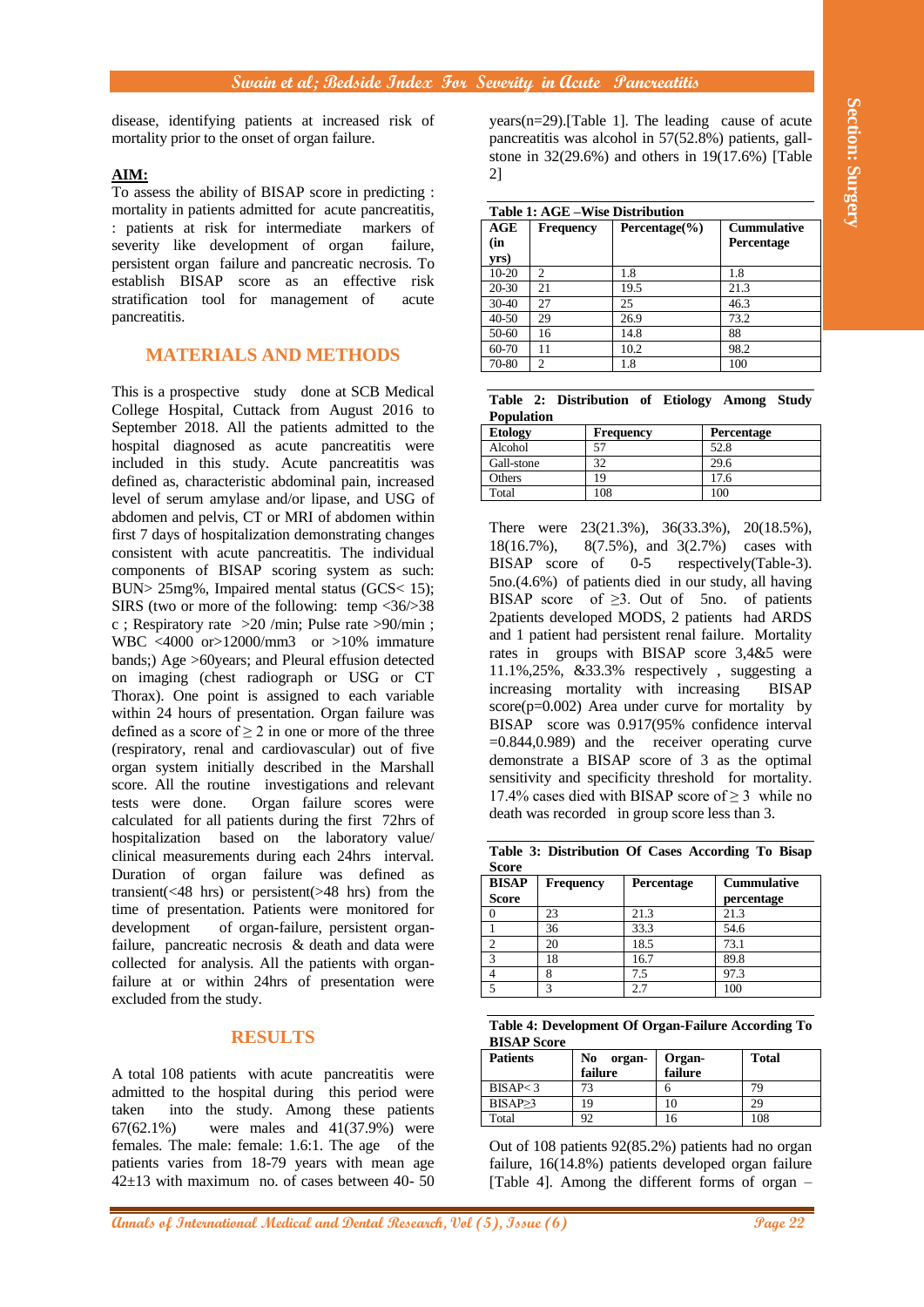failures renal failure 7(6.5%) was most common followed by ARDS  $6(5.5\%)$ , MODS in  $2(1.9\%)$  and cardiac failure 1(0.9%). [Table 5]

| <b>Population</b>    |           |         |                               |
|----------------------|-----------|---------|-------------------------------|
| <b>Complications</b> | Frequency | Percent | <b>Cummulative</b><br>percent |
| No organ failure     | 91        | 85.2    | 85.2                          |
| Renal failure        |           | 6.5     | 91.7                          |
| <b>ARDS</b>          | 6         | 5.5     | 97.2                          |
| <b>MODS</b>          | っ         | 19      | 99.1                          |
| Cadiac failure       |           | 0.9     | 100                           |
| Total                | 108       | 100     |                               |

**Table 5: Distribution Of Organ Failure In Study** 

Further studying the patients who had developed organ-failures with BISAP score $\geq$  3 &  $\lt$ 3, it was found that 6(7.6%) patients developed organ-failure with BISAP score  $\lt3$  and 10(34.4%) patients in BISAP score≥3. Out of 16nos. of patients who develops organ-failure 12nos (75%) had transient organ –failure and 4nos (25%) of patients had persistent organ –failure. All the 4 patients, who have developed persistent organ-failure are having BISAP score  $\geq$ 3. A total of 18nos.(16.7%) patients had developed pancreatic necrosis of which 7nos.(8.8%) with BISAP score <3 and11nos(37.9%) with BISAP score≥3

### **DISCUSSION**

Acute pancreatitis (AP) still remains a serious disease of which approximately 20% run a severe pancreatic necrosis, infection and sepsis are the major determinants of mortality in AP.<sup>[9-11]</sup> Pancreatic necrosis is considered as a potential risk for infection which represents the primary cause of late mortality. Occurrence of ARDS, cardiac failure and renal failure can predict the fatal outcome in SAP.<sup>[12]</sup> A wide range of mortality(20-30%) has been reported in SAP.<sup>[13,14]</sup> Early diagnosis and prognostic evaluations are extremely important and may reduce the morbidity & mortality associated with SAP. In this study of 108 patients 67(62.1%) were male and 41(37.9%) were females & male to female ratio was 1.6:1 and 50% of patients were from 30-50 years of age. Regarding the etiological factors of AP, in this study, alcohol being the most common cause in 52.8% of cases, followed by gallstone in 29.6% of cases, alcohol is the main cause of AP in USA  $\&$  Finland.<sup>[15,16]</sup> The mortality rate in AP varies from 2-9% while in severe cases It is up to 30%. In this study the mortality rate in AP is 7.6% & in SAP is 34.4%.There were 5nos (17.2%) of deaths in this study, all had a BISAP score  $\geq$  3 and no death in patients with BISAP score  $\leq$ 3. BISAP score of  $\geq$ 3 had a sensitivity of 100%, specificity of 77%, a positive predictive value of 17.2% and a negative predictive value of 100% for mortality which in comparision with the study of Vikesh K Singh et al had sensitivity 71%, specificity 83%, positive

**Alternative School (1)** Ann and Consults of International Medical and The main specific value of Consults of International Medical and The main specific value of Consults of International Consults of International Consul predictive value 17.5% and negative predictive value of 99% for mortality.<sup>[17]</sup> In this study out of 108 patients 92(85.2%) had no organ failure,& 16nos(14.8%) patients developed organ failure. Out of the 16 organ failure cases 12(75%) had transient organ failure  $\&$  4(25%) had persistent organ-failure. Most of the organ –failure occurs with BISAP score  $\geq$  3(p< 0.001). A BISAP score of  $\geq$  3 is associated with increased pancreatic necrosis 37.9% (n=11). BISAP score has several advantages over other prognostic scoring system in AP. First, the score has simple calculation, as it requires vital signs, laboratories & imaging studies that are commonly obtained at the time of examination or within 24 hrs of presentation. Secondly this score can be utilized in the whole of health care system starting from primary health care to tertiary level of referral centers. Thirdly this score predicts in-hospital mortality and chances of developing organ-failure , transient organ-failure and pancreatic necrosis within 24hrs of hospitalization. But this study have certain limitations. First, the sample size was small which limits us for doing more extensive study of BISAP score in predicting mortality, development of organfailure, persistent organ-failure and pancreatic necrosis. Second, the GCS score used for assessment of impaired mental status is subject to personal variation. Thirdly our study also include cases referred from other centers without any information of patients status as regard to BISAP scoring system thus limiting the spectrum of the study.

## **CONCLUSION**

This study found that BISAP score represents a simple way to identify patients at risk of increased mortality and development of intermediate markers of severity in AP calculating all the data within 24hrs of presentation. This score can be used as a reliable risk stratification tool for formulating further management of patients in acute pancreatitis

### **REFERENCES**

- 1. Brad EL. 3rd :A clinically based classification system for acute pancreatitis. Summary of the International Symposium on Acute Pancreatitis, Atlanta, Ga, September11 through 13, 1992 Arch. 1993; 128: 586-590.
- 2. Whitcomb DC: Clinical practice, Acute Pancreatitis, N Engl. J Med 354:2142-2150;2006.
- 3. Fagenholz PJ, Castillo CF,Harris NS,et al; Increasing United States hospital admission for acute pancreatitis ,1988-2003 ,Ann Epidermiol 2007;17:491-7.
- 4. PA, Freeman ML; Practice guidelines in acute pancreatitis ,Am J Gastroenterol 2006;101:2379-400.
- 5. Ranson JH, Rifkind KM, Roses DF, et al; Prognostic signs and role of operative management in acute pancreatitis; SurgGynaecol Obstet; 139:69-81;1974.
- 6. Knaus WA, Draper EA, Wagner DP, et al;APACHE II : a severity of disease classification; Crit Care Med;1985; 13: 818-29.